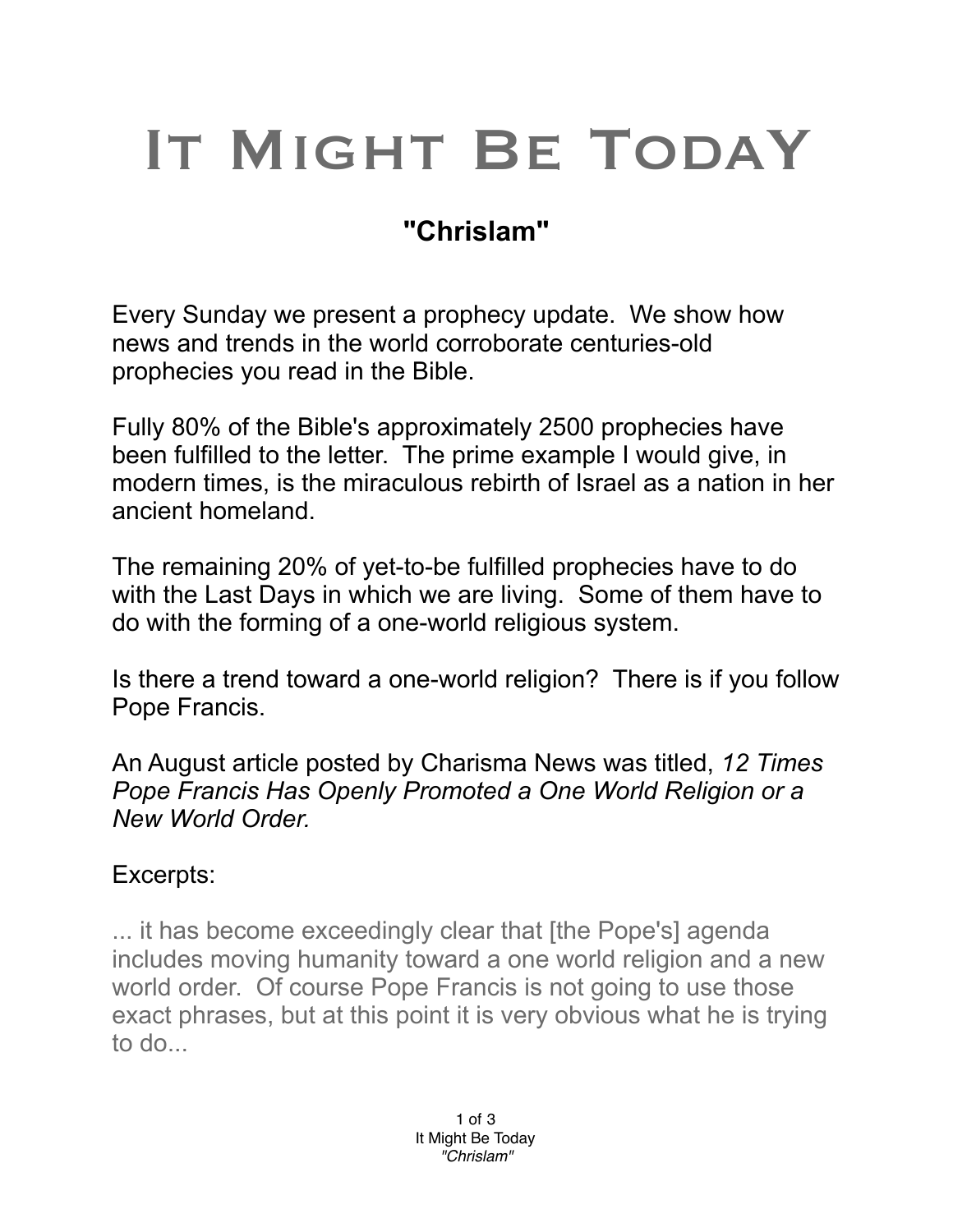[For example in] January 2016: The Vatican releases an extremely disturbing video in which Pope Francis declared that all of the major world religions are "seeking God or meeting God in different ways" and that ultimately "we are all children of God." The video also featured leaders from various major religions, and they are shown declaring fidelity to their particular gods. First, we see a female Buddhist cleric tell us "I have confidence in the Buddha", followed by a Jewish rabbi declaring "I believe in God". As the video goes on, a Catholic priest announces "I believe in Jesus Christ," and last of all an Islamic leader boldly declares "I believe in God, Allah."

After watching that video, nobody can deny that the Vatican is openly promoting a one world religion.

[In] November 2015: Pope Francis declared that fundamentalism, even Christian fundamentalism, is a "sickness" during remarks in which he stressed the similarity of the major religions.

[In] March 2013: During his very first ecumenical meeting as Pope, Francis made it very clear that he believes that Christians and Muslims both "worship the one God..."

http://www.charismanews.com/opinion/58963-12-times-pope-francis-has-openly-promoted-a-one-worldreligion-or-a-new-world-order

## The author of the article offers this conclusion:

An increasing number of "fundamentalist" Christians are concerned that Pope Francis is setting the stage for a one world religion and a new world order. Merging all of the countries of the world into a giant super-state and merging all of the religions of the world into a single faith may sound like a good idea to many, but the truth is that it would just result in a level of tyranny that most people would not even dare to imagine.